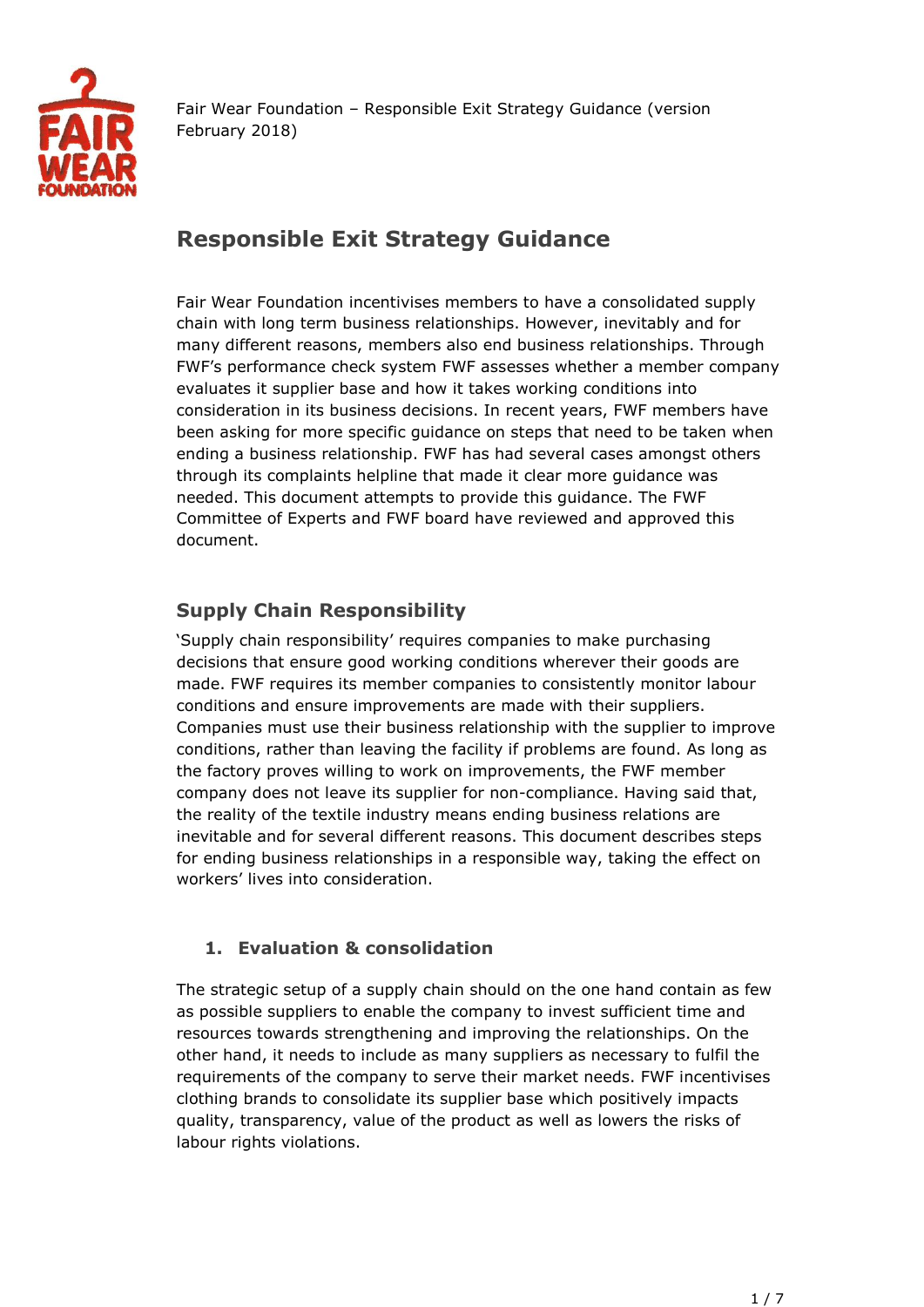

The process of preventing and mitigating adverse human rights impacts when ending business relationships with suppliers begins with systematic evaluation. Evaluation must take place when selecting new suppliers as well as through continuous assessments during the relationship with suppliers. The evaluation should not only cover the legal, industrial, environmental, and technological requirements and standards, it also needs to assess potential and actual human rights risks and violations which need to be prechecked and secured by factory visits and in consultation with worker representatives. Both financial as well as human rights due diligence provides more assurance that suppliers are fulfilling all necessary requirements to start a long-term cooperation.

When needing more manufacturing capacities, FWF recommends member companies to grow with their existing suppliers and strengthen the relationship with them instead of starting with a new one. Investments in suppliers such as training, relationship building, new technologies, machines, and sound industrial relations, will result in lower transaction costs, increase speed to market, reduce production cost, better and more stable quality levels, higher transparency and improved working conditions.

#### **2. Reasons for ending a business relationship**

There can be several reasons creating the need to end a business relationship, which are mostly inherent to obligations towards the consumer. The reasons can be diverse and the below list is by no means exhaustive.

- o Change in demand
- o Consolidation of suppliers
- o Constant delivery problems
- o Constant quality problems
- o Poor Factory & Management performance
- o Structural unwillingness to resolve labour rights violations
- o Pricing arbitrage/price negotiations
- o Trade regulations, including Foreign Trade Agreements (FTAs)
- o Geopolitical developments
- o Availability of new technology & innovation

Above reasons are the most common for brands leaving a factory and in many cases, it is a combination of factors. Most of the causes that are internal to the supplier such as quality, delivery problems and poor management, can be improved by continuous improvement processes and dialogue between the brand and supplier. Poor quality and or delivery performance of a supplier can also be connected to the brands buying practices, planning and communication.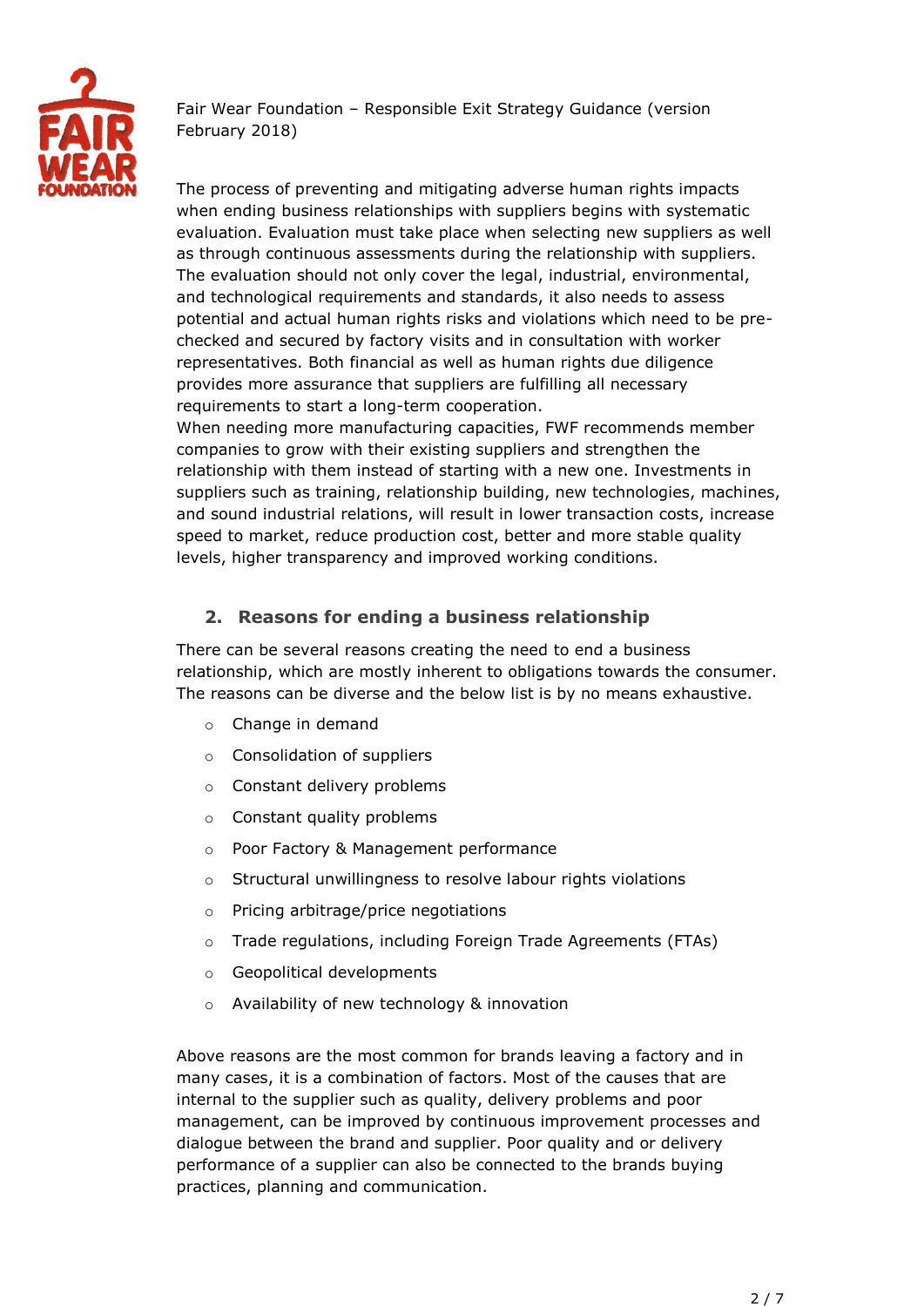

Externally driven factors such as change in demand, trade regulations including FTA's, geopolitical influence and consolidation are foreseeable to a certain extent and should be openly communicated and discussed as early as possible with the supplier. Therefore, it is necessary to continuously observe these changes and include them in your planning, evaluation and communication with your supplier.

Leaving a supplier and moving towards a new one will require additional resources and transaction costs within a brand and it is not unlikely that you will face similar challenges with a new supplier.

In this document FWF distinguishes in required steps for two different processes: 1) ending a business relationship because of labour-rights violations and 2) ending a business relationship because of any other reason.

### **3. Steps when ending a business relationship for reasons of labour rights violations**

As mentioned above, FWF's approach means finding labour rights violations is never a reason for immediately leaving a supplier as this takes away the opportunity and leverage for improvement. FWF members are required to support the supplier in remediating the violation. In case the supplier shows structural unwillingness to cooperate and improve, (the threat of) ending the business relationship might be a last resort, though should be handled with great care. In line with the OECD due diligence guidance the step of disengaging should only be taken when steps to prevent or mitigate negative impacts have failed or are not feasible. Withdrawing from a non-compliant supplier should only happen as a last resort when no more effect on solving the issue can be gained from other strategies. This is difficult for a member company to assess and could be something FWF and its local stakeholders can help evaluate. Secondly, the member company must demonstrate to FWF it has worked actively on resolving the non-compliance and has exhausted options for improvements

When improvement options are exhausted and the decision has been made to end the business relationship, the following steps must be taken into consideration:

- 1. Member companies should involve relevant stakeholders, particularly unions, NGO's, and/or labour inspection where applicable.
- 2. In consultation with FWF and local stakeholders, determine the social impact of leaving the supplier and the role you should play to mitigate or prevent the negative impact based on leverage. Leverage is partly defined by the share of the production volume the brand buys from a factory and the length of the business relation, but is not a static concept. It can be influenced by a range of mechanisms, including the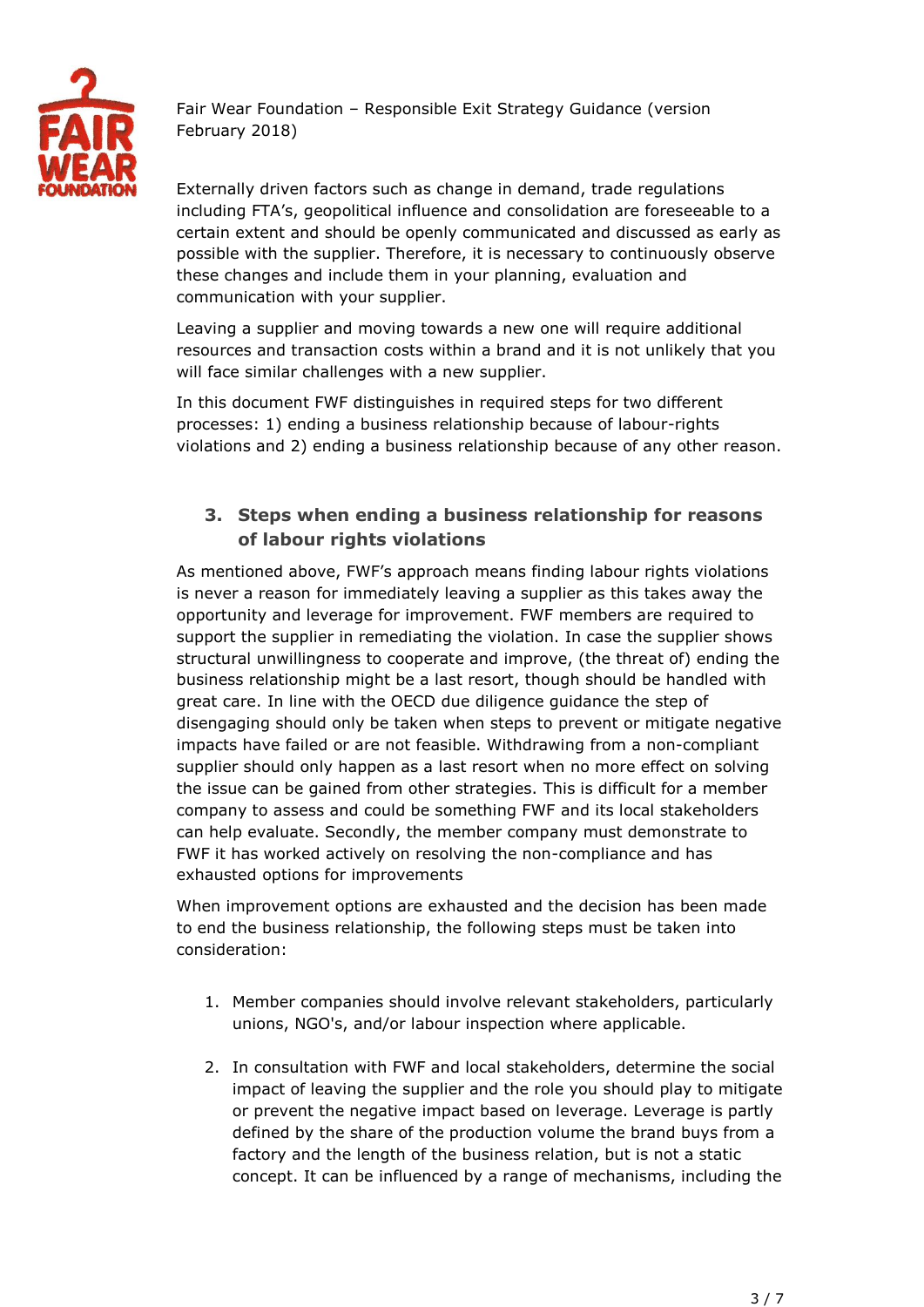

> size and power of the brand in the wider industry, but also through collaboration with other customers or parties. When functional<sup>1</sup> trade union(s)/worker representation exists in the factory, they must be included in the evaluation of the social impact.

- 3. Formally communicate the decision to the supplier and use this communication as leverage and as last step to engage supplier in change. Explain the upcoming disengagement is due to an identified continued violation of labour rights after failed attempts to prevent and mitigate impacts and no corrective actions taken by the supplier. Timing should not be influenced by business decisions (e.g. finishing orders, next season) but by the ongoing labour rights violation.
- 4. The member company must be able to answer the following question: does the exit lead to layoffs (or even closure) if nothing else would change? If so, FWF members must ensure the supplier is compliant with severance laws and monitor whether the supplier is financially able to cover those costs. FWF members are responsible for monitoring the compliance of this in collaboration with worker representatives and should use the results of their due diligence approach to mitigate the effects when supplier fails to be compliant with local severance laws.
- 5. In case the production location is part of a conglomerate of production units under the same ownership, the member company must investigate whether the labour rights violation(s) in question may have or might occur at the other production units where the member's products are being made. The owner(s) should be informed about the outcome of the investigation by the FWF member. If similar labour rights violation(s) occur in other production units, orders must be stopped as well. Member companies must report this to FWF.
- 6. FWF encourages members to cooperate from the start with other customers of the factory, and to do so also in remediating problems. In cases of leaving the supplier for labour rights violations, FWF expects members to cooperate and align their decision-making process for leaving the supplier.

 $\overline{a}$ 

<sup>1</sup> By functional we mean a democratically elected worker representation that functions without involvement of management.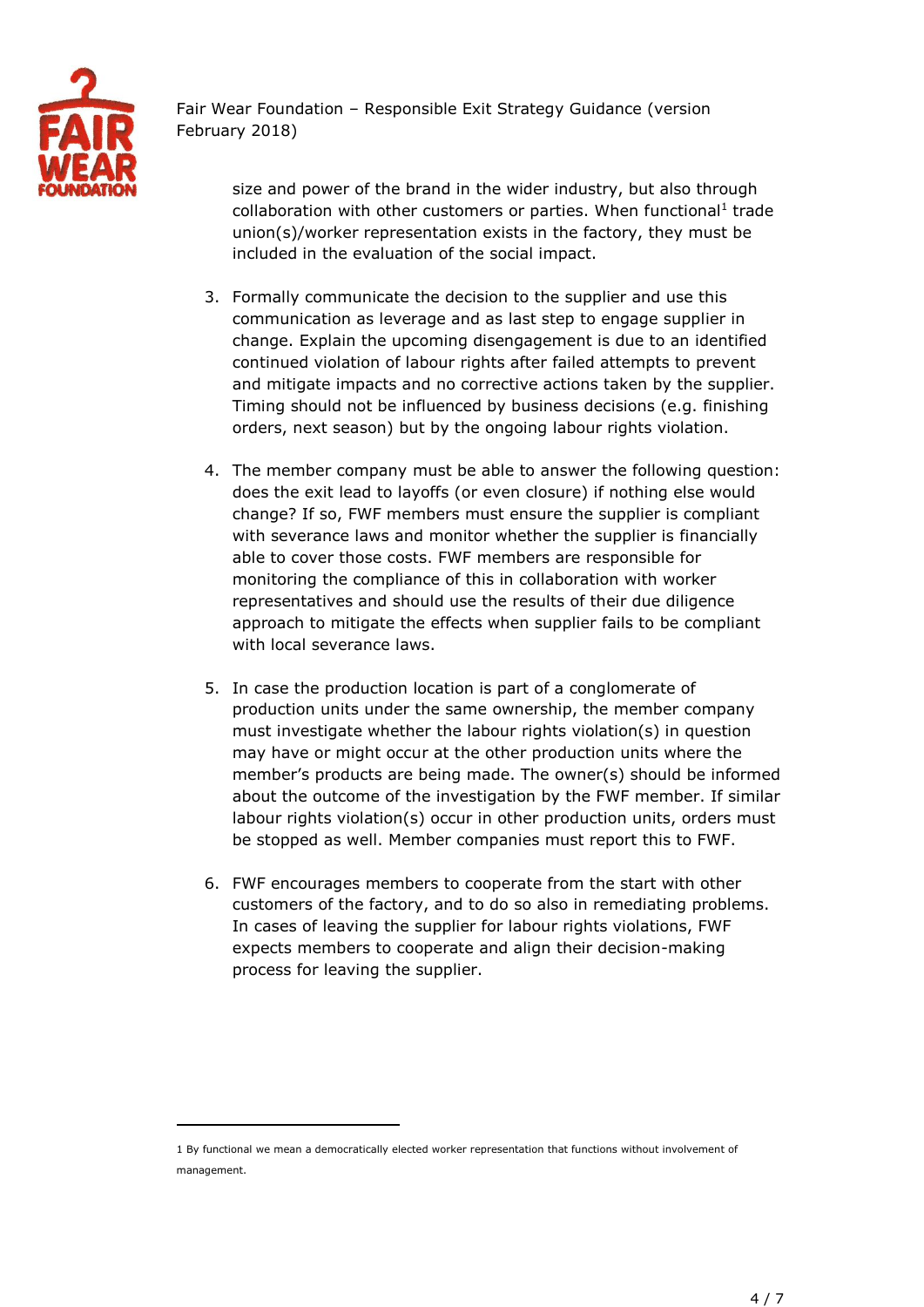

- **4. Steps when ending a business relationship for other reasons**
- 1. Analysing the reason for ending the relationship and weigh all options for leaving versus staying with the supplier.
- 2. Inform the supplier as soon as the decision has been made internally and at least one season ahead, to allow the factory management to find new customers and orders to fill their capacities. The information should include a transparent explanation about the reasons for ending the business relationship.
- 3. In consultation with the supplier and stakeholders, determine the social impact of your decision and the role you should play to mitigate or prevent the negative impact based on leverage. Leverage is partly defined by the share of the production volume the brand buys from a factory and the length of the business relation, but is not a static concept. It can be influenced by a range of mechanisms, including the size and power of the brand in the wider industry, but also through collaboration with other customers or parties. When functional<sup>2</sup> trade union(s)/worker representation exists in the factory, they must be included in the evaluation of the social impact.
- 4. The member company must be able to answer the following question: does the exit lead to layoffs (or even closure) if nothing else would change? If so, FWF members must ensure the supplier is compliant with severance laws and monitor whether the supplier is financially able cover those costs. FWF members are responsible for monitoring the compliance of this in collaboration with worker representatives.
- 5. Inform FWF of your decision and the outcome of the above steps. In case needed, FWF can advise on the steps below.
- 6. In consultation with the supplier, define phase-out plan. Based on the above evaluation, determine a phase-out plan of production orders with a clear timeline. When functional<sup>3</sup> worker representation or union exists in the factory, they must be consulted. It should address the support needed to minimize the social impact and allow the factory to find new customers. It should include a plan for lowering the orders over time, temporary short timer work, reduction of shifts etc. The

 $\overline{a}$ 2 By functional we mean a democratically elected worker representation that functions without involvement of management.

<sup>3</sup> By functional we mean a democratically elected worker representation that functions without involvement of management.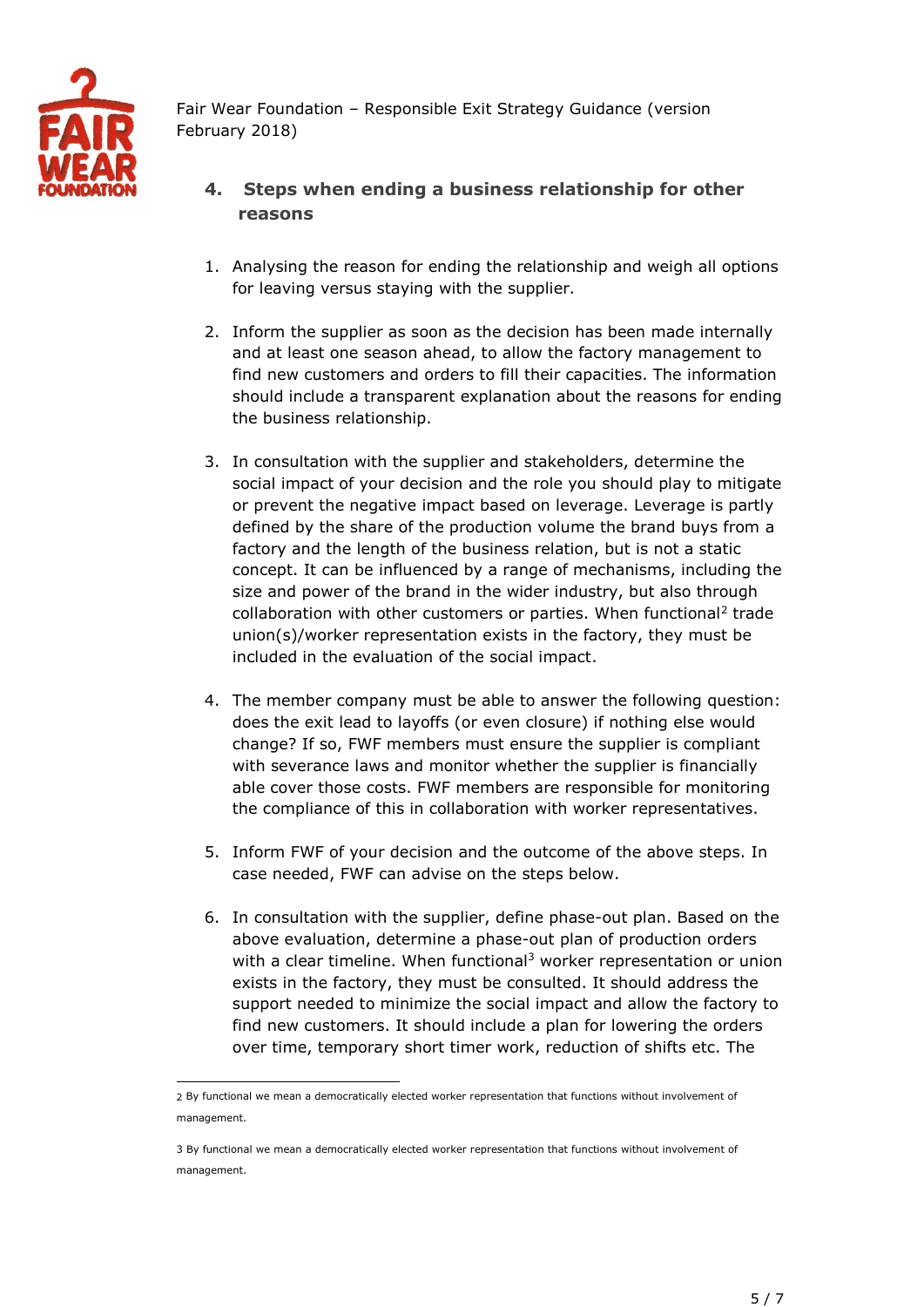

extent to which these measures come into place depends on the leverage and therefore differs on a case to case basis.

7. Involve additional stakeholders throughout the process. In the phaseout plan that is developed together with the supplier, member companies must ensure necessary stakeholders are involved to support the process of minimizing the social impact of the decision.

### **Limits to situations in which the above steps (4) are applicable**

When ending a business relationships occur due to continuous labour rights violations and improvement options are exhausted, the steps listed under 1.3 are applicable regardless of the type and duration of the business relationship. However, when the member company leaves the supplier because of other reasons, FWF recognizes the implementation of the steps under 1.4 can differ depending on the type and duration of the business relationship.

There is a difference between when a brand works with a supplier for one season and decides not to continue the relationship and when that same brand has worked with a core supplier for years and decides not to continue the relationship. Or brands that place a one-off order for specific products where an 'exit' may not even be applicable when both parties know in advance it is a one-time order. Another scenario is when a brand has a supplier in its database for years but does not use that supplier every year. There can be a period with no orders, but communication is ongoing and an order might be placed a year later. That means an exit is not really in place, but the impact on production for that period would be the same as when you would exit (although very likely the production quantity of those cases will be low).FWF argues analyzing and evaluating the impact of ending a business relationship (step 1 and 2) is valuable in any case. For every order and supplier-buyer relationship, good planning and information flow is crucial to manage expectations on both sides.

However, following all steps under 1.4 is only applicable when:

- 1. The business relationship has existed for over a year, and the supplier has been used for at least 2 orders/seasons.
- 2. The decision to end the business relationship is the member's decision and not the supplier's.

FWF incentives members who consolidate their supplier base and will assess during the performance check what efforts the member takes to limit the number of small orders and shorten the length of the 'tail' of their supply chain.